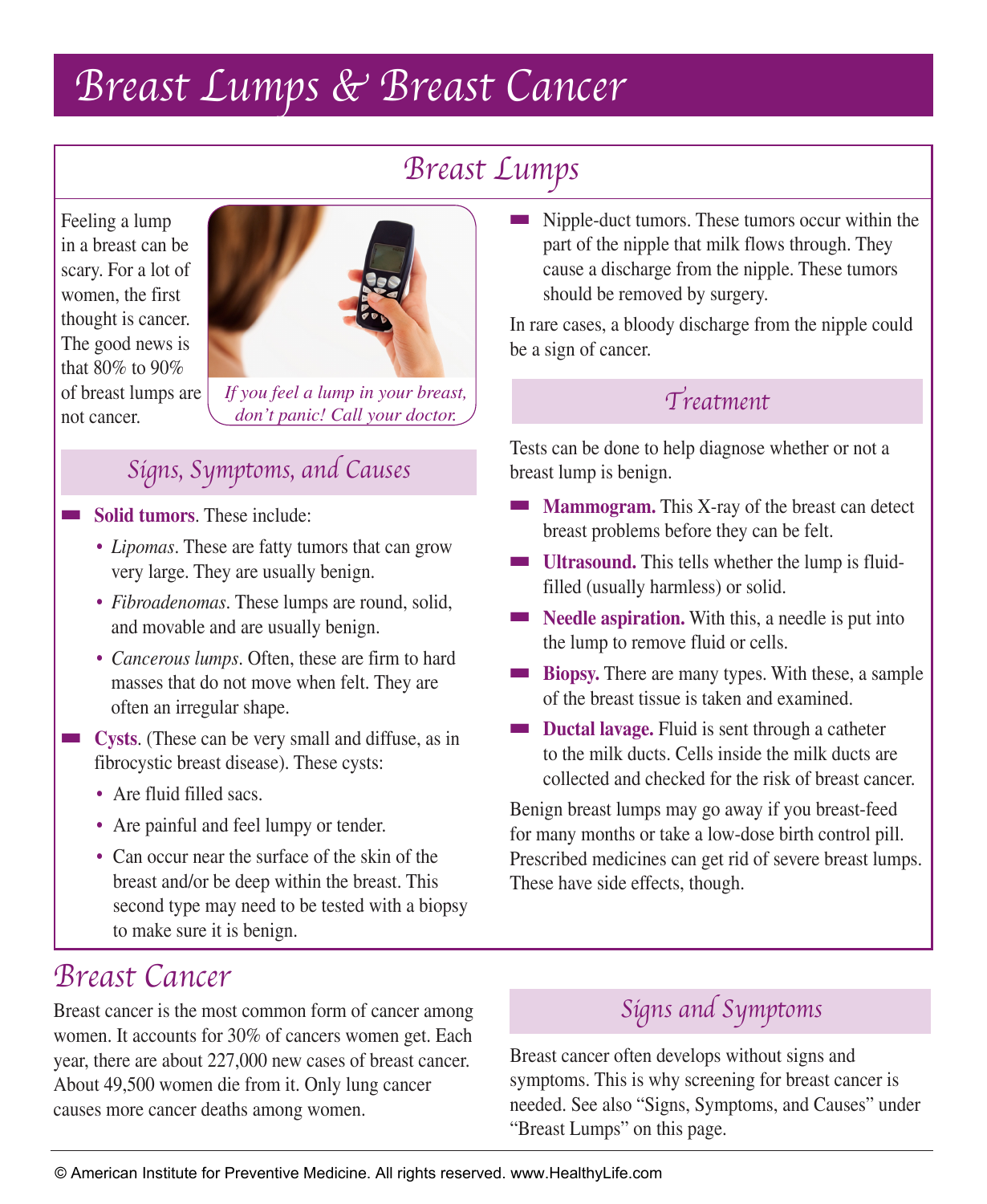## Causes and Risk Factors

Breast cancer results from malignant tumors that invade and destroy normal tissue. When these tumors break away and spread to other parts of the body, it is called metastasis. Breast cancer can spread to the lymph nodes, lungs, liver, bone, and brain.

- Being a women is the main risk factor. {*Note:* Men can get breast cancer, too. Yearly, about 410 men die from breast cancer. Men should look for and report a breast lump or other change to their doctors.}
- Increase in age. The American Cancer Society has given these figures for women's chances of getting breast cancer:

| <b>Current Age</b>                                          | <b>Chance of Breast Cancer</b><br>in the Next 10 Years |
|-------------------------------------------------------------|--------------------------------------------------------|
| 20                                                          | 1 in 1,681                                             |
| 30                                                          | $1$ in 232                                             |
| 40                                                          | $1$ in 69                                              |
| 50                                                          | $1$ in $42$                                            |
| 60                                                          | $1$ in 29                                              |
| 70                                                          | $1$ in $27$                                            |
| Lifetime risk                                               | $1$ in $8$                                             |
| Source: American Cancer Society Surveillance Research, 2011 |                                                        |

- Changes in BRCA1, BRCA2, and other cancer genes.
- Personal history of breast cancer.
- A mother or sister has or had breast cancer.
- One or more breast biopsies were done, especially if they showed certain changes in breast tissue.
- Dense breast tissue (shown on mammograms).
- Radiation therapy to the chest before age 30.
- Never giving birth or having a first full-term pregnancy after age 30. Never breast-fed a child.
- Menstruation started before age 12. Menopause occurred after age 55.
- Hormone therapy (estrogen plus progestin) after menopause and/or recent use of birth control pills may be factors.
- Being overweight or obese after menopause.
- Alcohol. The more consumed, the higher the risk.
- Race. Caucasian women have a slightly greater risk than African American, Asian, Hispanic, and Native American women.
- Eastern and Central European Jewish ancestry.
- Lack of physical activity throughout life.

Ask your doctor about your risk for breast cancer. Contact the National Cancer Institute for The Breast Cancer Risk Assessment Tool. Access www.cancer.gov/ bcrisktool or call 800.4.CANCER (422.6237).

#### **Detection**

**Breast exams by a** doctor or nurse and mammograms. (See "**Screening Tests & When to Have Them**" at www. HealthyLearn.com.) Have mammograms at facilities that are accredited by the American College of Radiology (ACR). Call The National Cancer Institute



*Get mammograms as advised by your doctor.*

800.4.CANCER (422.6237) to find ones in your area.

- Ultrasound exam.
- Magnetic resonance imaging (MRI).
- Noticing problems in your breasts. (See "**Breast Observance & Breast Self-Exam (BSE)**" at www. HealthyLearn.com.)

If you find a change in a breast or a lump, call your doctor. Additional tests can check for cancer. Most lumps that are found and tested are not cancer.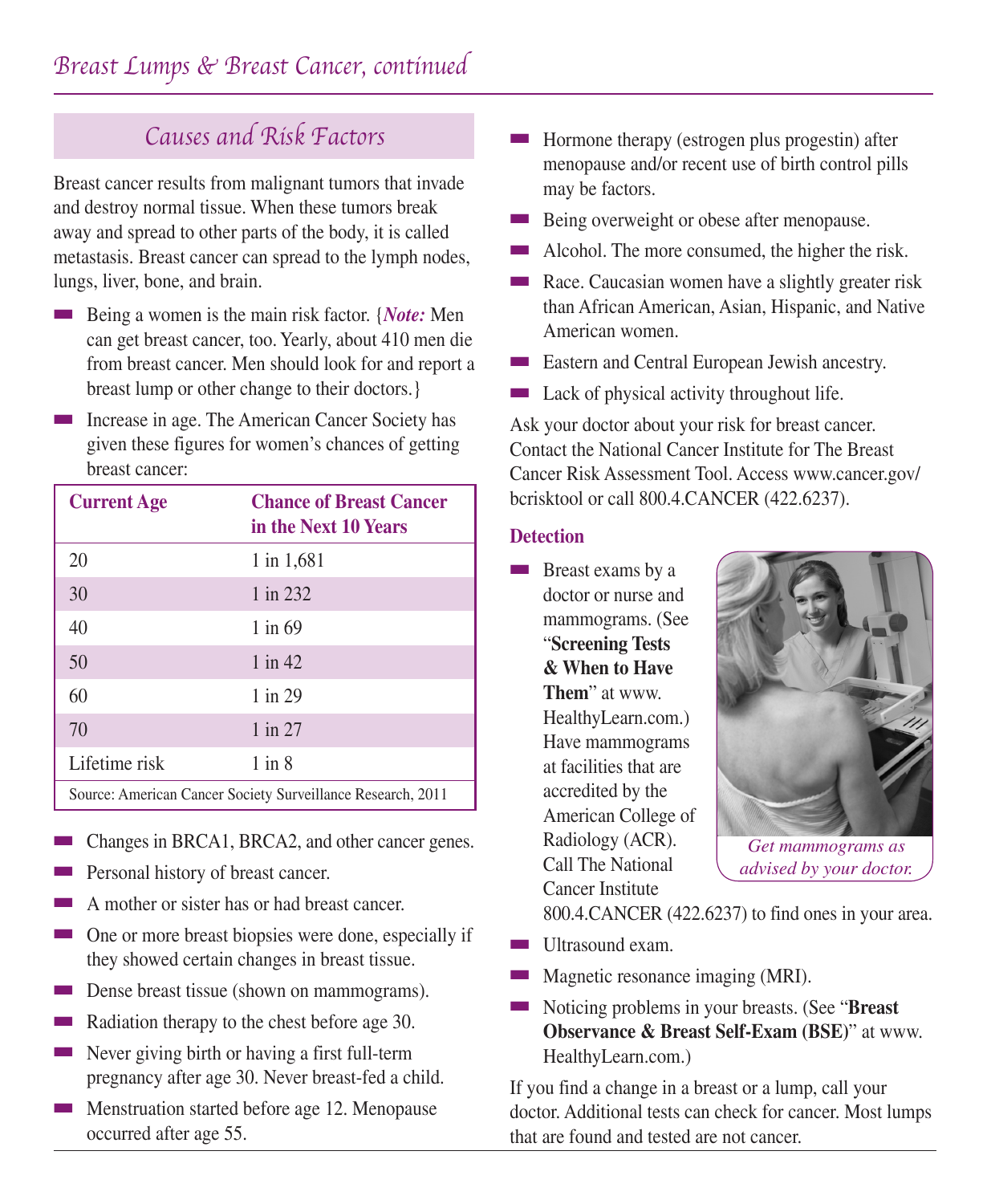## Treatment

Finding and treating the cancer early is vital. Treatment is based on the type, size, and location of the tumor. It also depends on the stage of the disease and individual factors you may have.

#### **One or More of These Treatment Methods are Used**

- Surgery.
- Sentinal lymph node biopsy and surgery.
- Chemotherapy.
- **Radiation** therapy.
- Targeted therapy. This kills cancer cells but not normal cells.
- Hormone therapies.
- Stem cell or bone marrow transplant.
- Clinical trials.



*Ask your doctor about the benefits and risks for each type of treatment and decide which options are best for you.*

Do your nipples become drawn into the chest or inverted totally? Do they change shape or become crusty from a discharge? Or, is there any nonmilky discharge when you squeeze the nipple of one or both breasts?

**NO**



Has a doctor diagnosed one or more lumps in your breasts as benign? If so, do you notice any new lumps? Have any lumps changed in size? Or, are you concerned about having benign lumps?

**NO**



Do you have pain or a constant tenderness in the breast that lasts through your whole menstrual cycle?



Do you have a family history of breast cancer and are you concerned about breast cancer, even if you don't notice any problems? (Your doctor can counsel you about preventive and screening programs that best suit your needs.)

**NO**





*See Self-Care on next page*

### Questions to Ask

Do you see or feel any lumps, thickening, dimpling, or puckering in a breast? Or, do you notice any changes in the shape or contour of the breast?



**See Doctor**



**NO**

**NO**

*Flowchart continued in next column*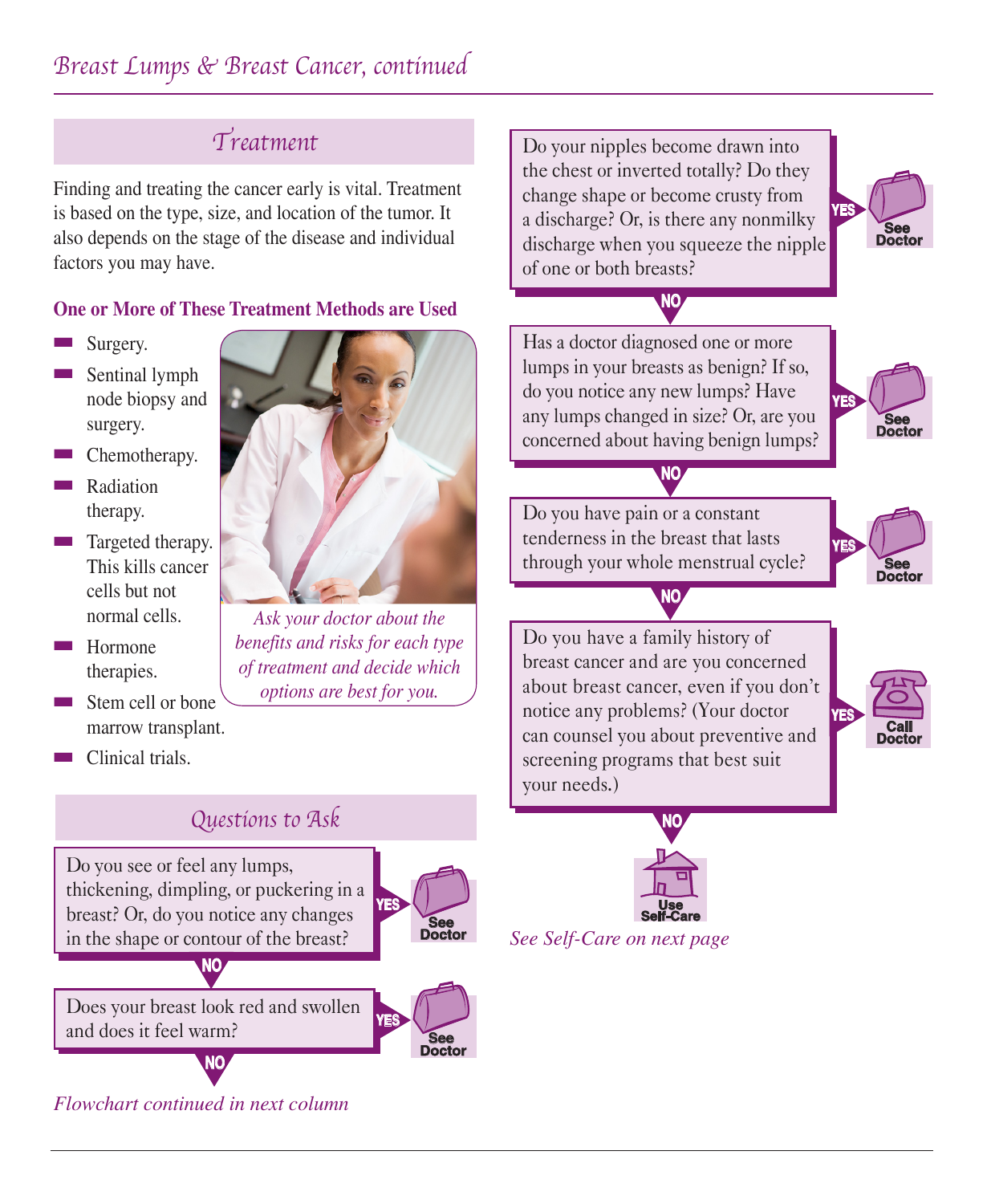## Self-Care

#### **For Cystic Breasts**

- Get to and stay at a healthy body weight.
- Follow a low saturated fat diet. Eat soy foods.
- Do regular exercise. This can promote blood flow to your breasts.
- Limit or have no caffeine.
- Limit salt and sodium intake. This helps prevent fluid buildup in the breasts.



*Be aware of how your breasts normally feel. Notify your doctor or health care provider of changes.*

- Don't smoke. Don't use nicotine gum or patches.
- Take an over-the-counter pain reliever.
- Take vitamin E, as advised by your doctor.
- Wear a bra that provides good support. You may want to wear it while you sleep, too.

#### **For Breast Pain and/or Swelling without Lesions or Redness**

- For pain due to trauma or surgery, apply cold packs for the first 48 hours. Do this every 2 to 4 hours for 10 to 15 minutes at a time. After 48 hours, apply heat, such as a hot water bottle. Do this 4 times a day for 10 to 15 minutes at a time.
- For pain not due to trauma or injury, apply warm heat. Use a heating pad set on low or a hot water bottle. Do this for 30 minutes. Then apply an ice pack for 10 minutes. Repeat as often as needed.
- Take vitamins, as advised by your doctor.
- Take an over-the-counter medicine for pain and swelling, as directed.

#### **To Reduce the Risk for Breast Cancer**

- If you are at a high risk for breast cancer, ask your doctor about taking prescribed medicine, such as raloxifene.
- Avoid X-rays that are not needed. Wear a lead apron when you get dental and other X-rays not of the chest.
- Eat a variety of fruits and vegetables and wholegrain breads and cereals.
- Get to and stay at a healthy body weight.
- Do 30 or more minutes of moderate activity most days of the week. Daily is better.



*Eat a variety of fruits and vegetables and whole-grain breads and cereals.*

- Limit alcohol intake to 1 drink per day, if any.
- Breast-feed your babies.

### For Information, Contact:

National Cancer Institute 800.4.CANCER (422.6237) www.cancer.gov www.clinicaltrials.gov

National Breast and Cervical Cancer Early Detection Program (NBCCEDP) 800.CDC.INFO (232.4636) www.cdc.gov/cancer/nbccedp